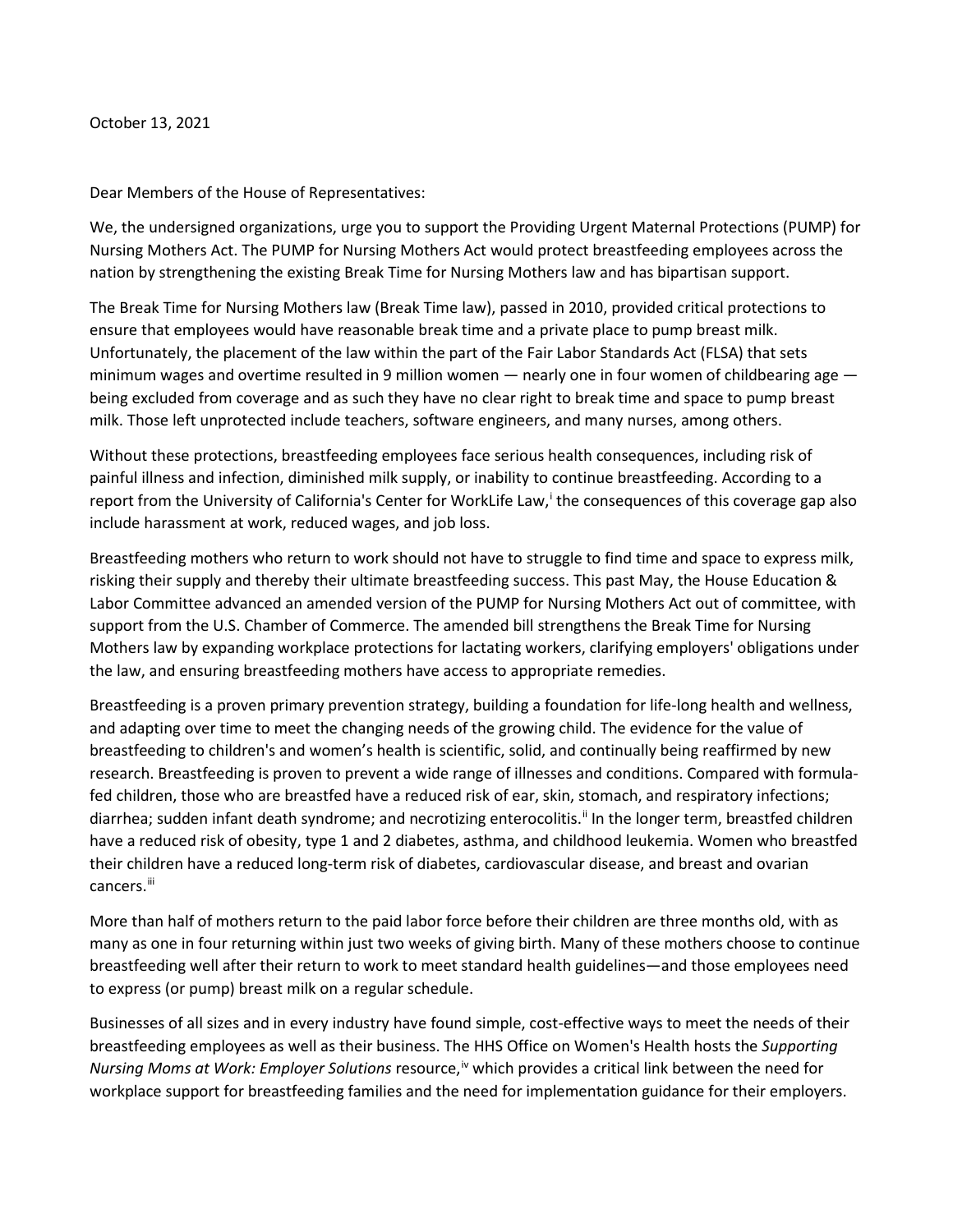The online resource provides a user-friendly tool that employers can easily navigate to identify and implement industry-specific solutions to providing time and space accommodations.

According to the HHS *Business Case for Breastfeeding,* employers that provide lactation support see an impressive return on investment (almost 3:1), including lower health care costs, absenteeism, and turnover, and impro[v](#page-3-4)ed morale, job satisfaction, and productivity. It is easier to provide temporary, scheduled breaks for milk expression than to cover the missed work shifts of an employee who is absent because either they or their baby is sick.

While 84% of babies are breastfed at birth, only 25% of U.S. infants are still exclusively breastfed at six months of age.<sup>[vi](#page-4-0)</sup> Obstacles, especially workplace barriers, can make it difficult to fit breastfeeding into many parents' lives. But research clearly shows that employed mothers with access to workplace support are less likely to stop breastfeeding early.

The Providing Urgent Maternal Protections (PUMP) for Nursing Mothers Act is a common-sense and important step toward eliminating the barriers to breastfeeding and ensuring all families have the opportunity to reach their personal breastfeeding goals.

Sincerely,

## **CO-SIGNERS**

| <b>Black Breastfeeding Caucus</b><br>1,000 Days<br><b>Black Mothers' Breastfeeding Association</b><br>2020 Mom<br>A Better Balance<br><b>Breastfeeding Family Friendly Communities</b><br>Academy of Breastfeeding Medicine<br><b>Breastfeeding USA</b><br>Academy of Nutrition and Dietetics<br>Bright Future Lactation Resource Centre Ltd.<br>Alimentacion Segura Infantil<br>Center for Health Equity, Education, and Research<br>Center for WorkLife Law<br>African-American Breastfeeding Coalition of Oregon<br>American Academy of Family Physicians<br><b>Coalition of Labor Union Women</b><br>American Academy of Nursing<br>Dancing For Birth, LLC<br>American Academy of Pediatrics<br><b>Equal Rights Advocates</b><br>American Association of University Women<br>Every Mother, Inc.<br>American Civil Liberties Union<br><b>Fed Is Best Foundation</b><br>American College of Obstetricians and Gynecologists<br><b>HealthConnect One</b><br><b>American Federation of Teachers</b><br>Healthy Children Project, Inc.<br>American Public Health Association<br>Human Milk Banking Association of North America<br>Association of Maternal & Child Health Programs<br>Indigenous Breastfeeding Counselor<br><b>Association of State Public Health Nutritionists</b><br><b>InterCare Community Health Network</b><br>Baby Cafe USA<br>International Breastfeeding Institute<br>Baby-Friendly USA, Inc.<br>International Board of Lactation Consultant<br>Beaufort-Jasper-Hampton Comprehensive Health<br>Examiners<br>Services<br>International Childbirth Education Association | <b>International, National, &amp; Tribal Organizations:</b> | <b>Birthing Miracles Pregnancy Services LLC</b> |
|------------------------------------------------------------------------------------------------------------------------------------------------------------------------------------------------------------------------------------------------------------------------------------------------------------------------------------------------------------------------------------------------------------------------------------------------------------------------------------------------------------------------------------------------------------------------------------------------------------------------------------------------------------------------------------------------------------------------------------------------------------------------------------------------------------------------------------------------------------------------------------------------------------------------------------------------------------------------------------------------------------------------------------------------------------------------------------------------------------------------------------------------------------------------------------------------------------------------------------------------------------------------------------------------------------------------------------------------------------------------------------------------------------------------------------------------------------------------------------------------------------------------------------------------------------------------------------------------|-------------------------------------------------------------|-------------------------------------------------|
|                                                                                                                                                                                                                                                                                                                                                                                                                                                                                                                                                                                                                                                                                                                                                                                                                                                                                                                                                                                                                                                                                                                                                                                                                                                                                                                                                                                                                                                                                                                                                                                                |                                                             |                                                 |
|                                                                                                                                                                                                                                                                                                                                                                                                                                                                                                                                                                                                                                                                                                                                                                                                                                                                                                                                                                                                                                                                                                                                                                                                                                                                                                                                                                                                                                                                                                                                                                                                |                                                             |                                                 |
|                                                                                                                                                                                                                                                                                                                                                                                                                                                                                                                                                                                                                                                                                                                                                                                                                                                                                                                                                                                                                                                                                                                                                                                                                                                                                                                                                                                                                                                                                                                                                                                                |                                                             |                                                 |
|                                                                                                                                                                                                                                                                                                                                                                                                                                                                                                                                                                                                                                                                                                                                                                                                                                                                                                                                                                                                                                                                                                                                                                                                                                                                                                                                                                                                                                                                                                                                                                                                |                                                             |                                                 |
|                                                                                                                                                                                                                                                                                                                                                                                                                                                                                                                                                                                                                                                                                                                                                                                                                                                                                                                                                                                                                                                                                                                                                                                                                                                                                                                                                                                                                                                                                                                                                                                                |                                                             |                                                 |
|                                                                                                                                                                                                                                                                                                                                                                                                                                                                                                                                                                                                                                                                                                                                                                                                                                                                                                                                                                                                                                                                                                                                                                                                                                                                                                                                                                                                                                                                                                                                                                                                |                                                             |                                                 |
|                                                                                                                                                                                                                                                                                                                                                                                                                                                                                                                                                                                                                                                                                                                                                                                                                                                                                                                                                                                                                                                                                                                                                                                                                                                                                                                                                                                                                                                                                                                                                                                                |                                                             |                                                 |
|                                                                                                                                                                                                                                                                                                                                                                                                                                                                                                                                                                                                                                                                                                                                                                                                                                                                                                                                                                                                                                                                                                                                                                                                                                                                                                                                                                                                                                                                                                                                                                                                |                                                             |                                                 |
|                                                                                                                                                                                                                                                                                                                                                                                                                                                                                                                                                                                                                                                                                                                                                                                                                                                                                                                                                                                                                                                                                                                                                                                                                                                                                                                                                                                                                                                                                                                                                                                                |                                                             |                                                 |
|                                                                                                                                                                                                                                                                                                                                                                                                                                                                                                                                                                                                                                                                                                                                                                                                                                                                                                                                                                                                                                                                                                                                                                                                                                                                                                                                                                                                                                                                                                                                                                                                |                                                             |                                                 |
|                                                                                                                                                                                                                                                                                                                                                                                                                                                                                                                                                                                                                                                                                                                                                                                                                                                                                                                                                                                                                                                                                                                                                                                                                                                                                                                                                                                                                                                                                                                                                                                                |                                                             |                                                 |
|                                                                                                                                                                                                                                                                                                                                                                                                                                                                                                                                                                                                                                                                                                                                                                                                                                                                                                                                                                                                                                                                                                                                                                                                                                                                                                                                                                                                                                                                                                                                                                                                |                                                             |                                                 |
|                                                                                                                                                                                                                                                                                                                                                                                                                                                                                                                                                                                                                                                                                                                                                                                                                                                                                                                                                                                                                                                                                                                                                                                                                                                                                                                                                                                                                                                                                                                                                                                                |                                                             |                                                 |
|                                                                                                                                                                                                                                                                                                                                                                                                                                                                                                                                                                                                                                                                                                                                                                                                                                                                                                                                                                                                                                                                                                                                                                                                                                                                                                                                                                                                                                                                                                                                                                                                |                                                             |                                                 |
|                                                                                                                                                                                                                                                                                                                                                                                                                                                                                                                                                                                                                                                                                                                                                                                                                                                                                                                                                                                                                                                                                                                                                                                                                                                                                                                                                                                                                                                                                                                                                                                                |                                                             |                                                 |
|                                                                                                                                                                                                                                                                                                                                                                                                                                                                                                                                                                                                                                                                                                                                                                                                                                                                                                                                                                                                                                                                                                                                                                                                                                                                                                                                                                                                                                                                                                                                                                                                |                                                             |                                                 |
|                                                                                                                                                                                                                                                                                                                                                                                                                                                                                                                                                                                                                                                                                                                                                                                                                                                                                                                                                                                                                                                                                                                                                                                                                                                                                                                                                                                                                                                                                                                                                                                                |                                                             |                                                 |
|                                                                                                                                                                                                                                                                                                                                                                                                                                                                                                                                                                                                                                                                                                                                                                                                                                                                                                                                                                                                                                                                                                                                                                                                                                                                                                                                                                                                                                                                                                                                                                                                |                                                             |                                                 |
|                                                                                                                                                                                                                                                                                                                                                                                                                                                                                                                                                                                                                                                                                                                                                                                                                                                                                                                                                                                                                                                                                                                                                                                                                                                                                                                                                                                                                                                                                                                                                                                                |                                                             |                                                 |
|                                                                                                                                                                                                                                                                                                                                                                                                                                                                                                                                                                                                                                                                                                                                                                                                                                                                                                                                                                                                                                                                                                                                                                                                                                                                                                                                                                                                                                                                                                                                                                                                |                                                             |                                                 |
|                                                                                                                                                                                                                                                                                                                                                                                                                                                                                                                                                                                                                                                                                                                                                                                                                                                                                                                                                                                                                                                                                                                                                                                                                                                                                                                                                                                                                                                                                                                                                                                                |                                                             |                                                 |
|                                                                                                                                                                                                                                                                                                                                                                                                                                                                                                                                                                                                                                                                                                                                                                                                                                                                                                                                                                                                                                                                                                                                                                                                                                                                                                                                                                                                                                                                                                                                                                                                | BetaCarrotTeen                                              | <b>Lactation Training Lab</b>                   |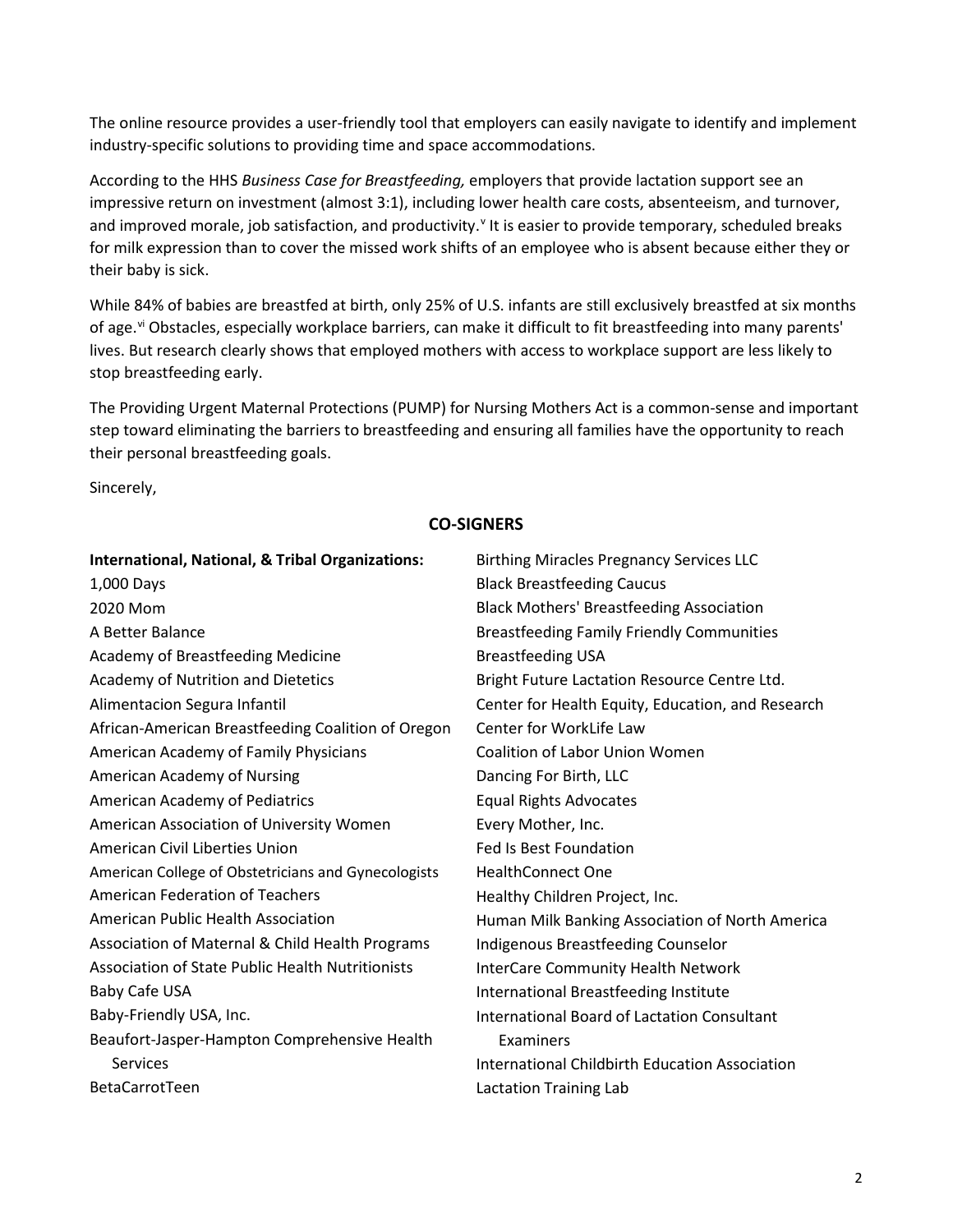LactPower La Leche League Alliance La Leche League USA Mom2Mom Global Mom Congress MomsRising National Association of Pediatric Nurse Practitioners National Birth Equity Collaborative National Education Association National Employment Law Project National Lactation Consultant Alliance National Organization for Women National Partnership for Women & Families National WIC Association National Women's Law Center Native Breastfeeding Council NETWORK Lobby for Catholic Social Justice Nurturely Prairie Band Potawatomi Nation Breastfeeding Coalition pumpspotting Precious Jewels Moms Ministries Reaching Our Sisters Everywhere, Inc Search Influence Time's Up Now The Institute for the Advancement of Breastfeeding and Lactation Education U.S. Breastfeeding Committee W. Kohler Lamp Co Women-Inspired Systems' Enrichment ZERO TO THREE

## **Regional, State, & Local Organizations:**

Alabama Breastfeeding Committee Alaska Breastfeeding Coalition API Breastfeeding Task Force Arizona Youth Partnership Baby And Me LC Baby Cafe Bakersfield Baby Knows Breast Parenting Services Barry Pediatrics Bates Natural Blessings

Beaufort Jasper Hampton Comprehensive Health Services, Inc. BreastfeedLA Breastfeed Durham Breastfeed Orange NC Breastfeeding Coalition of Palm Beach County Breastfeeding Coalition of Washington Breastfeeding Education and Support Team of the Easter Upper Peninsula Breastfeeding Hawai'i Breastfeeding Task Force of Greater Los Angeles Breastfeed Macomb Bronx Breastfeeding Coalition California Breastfeeding Coalition Centro Pediatrico de Lactancia y Crianza CHI Mercy Hospital Coalition of Oklahoma Breastfeeding Advocates Connecticut Breastfeeding Coalition Connecticut Women's Education and Legal Fund Constellation Consulting, LLC Courthouse Lactation Space Task Force of the Florida Association for Women Lawyers Covenant HealthCare District of Columbia Breastfeeding Coalition Florida Breastfeeding Coalition Florida Outreach Childbirth Education Program Geelo Wellness Genesee County Breastfeeding Coalition Georgia Breastfeeding Coalition Harambee Village Doulas Hurley Medical Center Indiana Breastfeeding Coalition Indianapolis Urban League InterCare Community Health Network, Women, Infants, and Children Program Justice for Migrant Women Kansas Action for Children Kansas Breastfeeding Coalition Lactation Improvement Coalition of Kentucky Lactation Lighthouse LactPower Las Cruces New Mexico Breastfeeding Task Force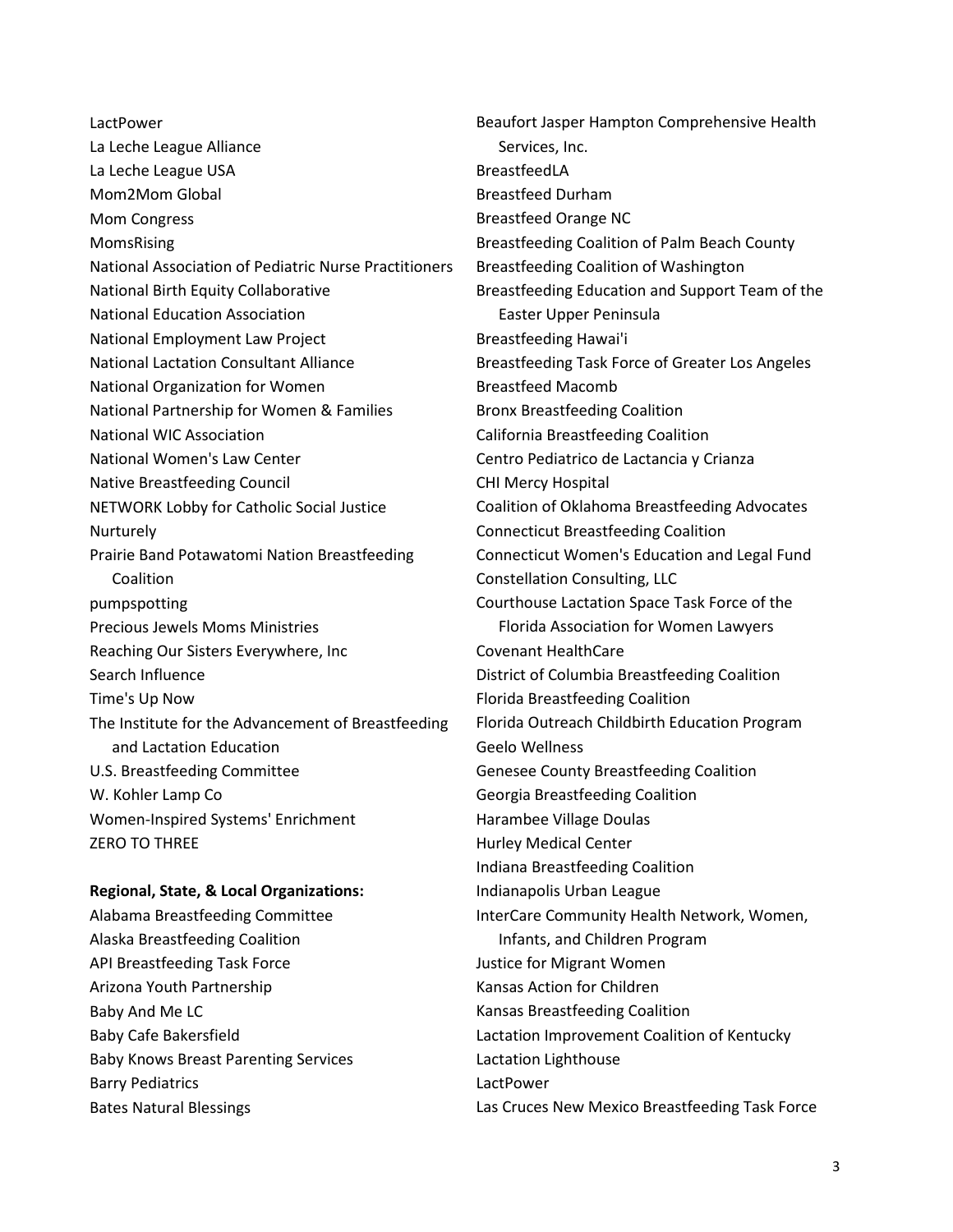| Learn Lactate Grow                         | <b>Nutrition First</b>                     |
|--------------------------------------------|--------------------------------------------|
| <b>Maryland Breastfeeding Coalition</b>    | NYC Breastfeeding Leadership Council, Inc. |
| <b>Maternity Care Coalition</b>            | <b>Ohio Breastfeeding Alliance</b>         |
| Metro Detroit/ Wayne County Breastfeeding  | Playwell                                   |
| Coalition                                  | Sacramento Breastfeeding Coalition         |
| Metropolitan Hospital                      | Saline County (MO) Breastfeeding Coalition |
| Michigan Breastfeeding Network             | San Diego County Breastfeeding Coalition   |
| <b>Missouri Breastfeeding Coalition</b>    | Solutions for Breastfeeding                |
| Montana State Breastfeeding Coalition      | Southeast Michigan IBCLC's of Color        |
| Montefiore WIC Program                     | Speaking of Birth                          |
| <b>Mother Heart Birth Services</b>         | <b>Tennessee Breastfeeding Coalition</b>   |
| Mothers' Milk Bank at Austin Inc           | The New York Milk Bank                     |
| <b>Mothers' Milk Bank Northeast</b>        | Underwood Early Learning Center LLC        |
| <b>Mother's Own Milk Matters</b>           | West Virginia Breastfeeding Alliance       |
| New Hampshire Breastfeeding Task Force     | Western Kansas Birthkeeping                |
| New Jersey Breastfeeding Coalition         | WIC Nutrition, Sonoma County Indian Health |
| New Life Midwifery Service                 | Project, Inc.                              |
| New Mexico Breastfeeding Task Force        | <b>Wisconsin Breastfeeding Coalition</b>   |
| New Mexico Doula Association               | Women Employed                             |
| New York Statewide Breastfeeding Coalition | Women's Law Project                        |
| <b>Next Generation Lactation Service</b>   | Women's Rights and Empowerment Network     |
| North Carolina Breastfeeding Coalition     | Virginia Breastfeeding Advisory Committee  |
| Nursing Mothers Counsel, Inc.              | Virginia Breastfeeding Coalition           |
| Nourished Beginnings                       | YWCA of the University of Illinois         |
| Nurture.                                   |                                            |

<span id="page-3-0"></span><sup>i</sup> *EXPOSED: Discrimination Against Breastfeeding Workers*. Center for WorkLife Law; 2019. https://www.pregnantatwork.org/breastfeeding-report-fullpage/. Accessed March 12, 2021.

<span id="page-3-1"></span>ii Systematic Review of Breastfeeding Programs and Policies, Breastfeeding Uptake, and Maternal Health Outcomes in Developed Countries | Effective Health Care Program. Effectivehealthcare.ahrq.gov. https://effectivehealthcare.ahrq.gov/products/breastfeeding/research-protocol. Published 2020. Accessed January 22, 2020.

<span id="page-3-2"></span>iii Making the decision to breastfeed | womenshealth.gov. womenshealth.gov. https://www.womenshealth.gov/breastfeeding/making-decision-breastfeed/#1. Published 2020. Accessed January 22, 2020.

<span id="page-3-3"></span>iv Supporting Nursing Moms at Work. womenshealth.gov. https://www.womenshealth.gov/supporting-nursingmoms-work. Published 2016. Accessed March 12, 2021.

<span id="page-3-4"></span><sup>v</sup> Business Case for Breastfeeding | Womenshealth.gov. womenshealth.gov. https://www.womenshealth.gov/breastfeeding/breastfeeding-home-work-and-public/breastfeeding-and-going-